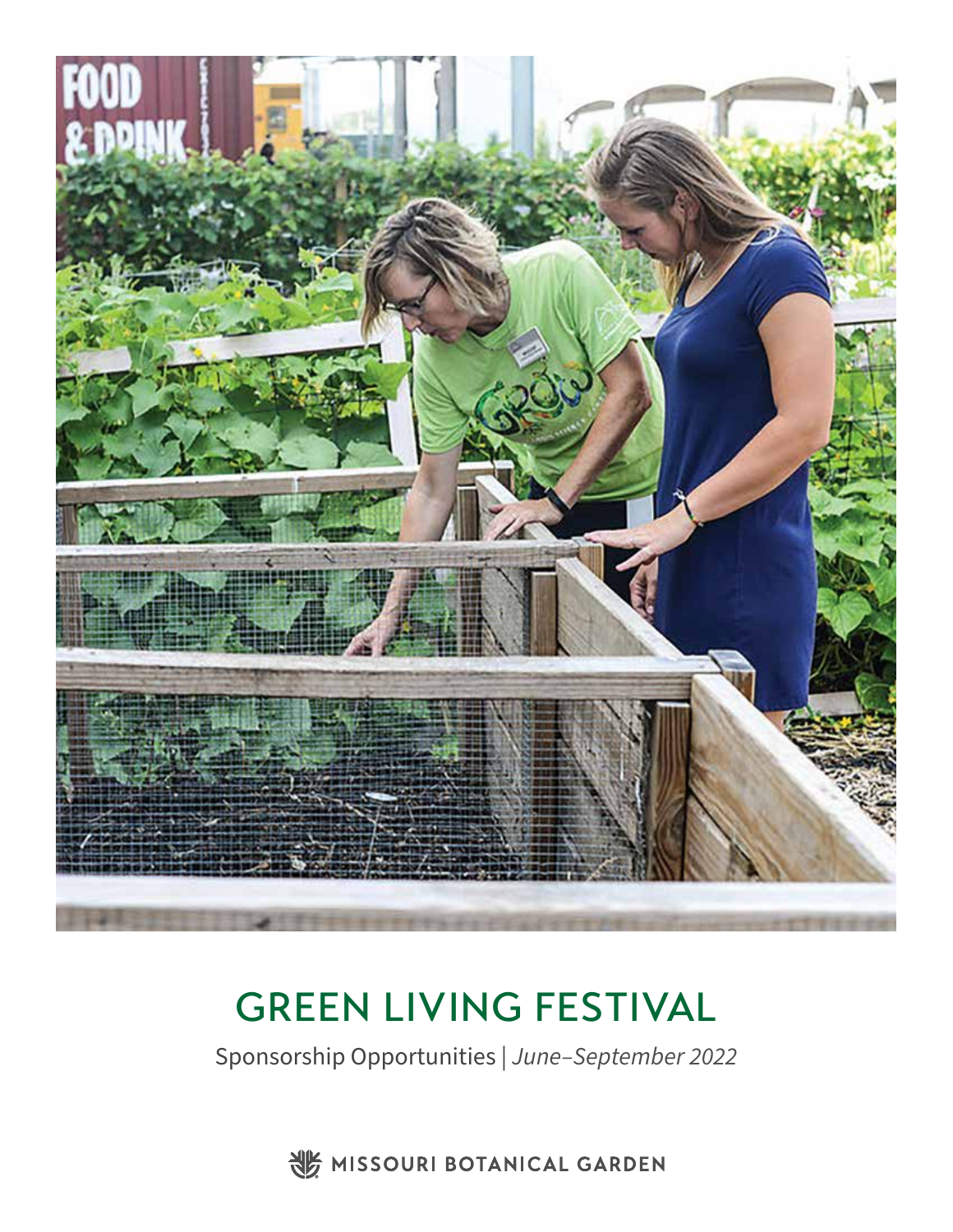

## GREEN LIVING FESTIVAL

*Join us for a Summer of Sustainability*

Join the EarthWays Center during a "Summer of Sustainability" around the St. Louis community! Experience family-friendly activities such as DIY projects and outdoor adventures at each of the five Zoological Museum District locations. Workshops, exhibitors, and tours will focus on the many ways that plants and the air, water, soil, and energy of our environment sustain our homes, health, and planet.

Attendees will experience unique sustainability offerings at each of these beloved local institutions:

SAINT LOUIS SCIENCE CENTER | Saturday, June 4 MISSOURI HISTORY MUSEUM | Saturday, July 9 SAINT LOUIS ZOO | Saturday, July 30 SAINT LOUIS ART MUSEUM | Saturday, August 13 MISSOURI BOTANICAL GARDEN | Saturday, September 17

Become a sponsor of this family-friendly festival and connect with an audience that wants to live, work, learn, and play in more sustainable ways. Your sponsorship helps our sustainability programs all year.

Outdoor adventures Yoga Energy efficiency tips Compost Upcycled diy Waste reduction Naturescaping Family-friendly activities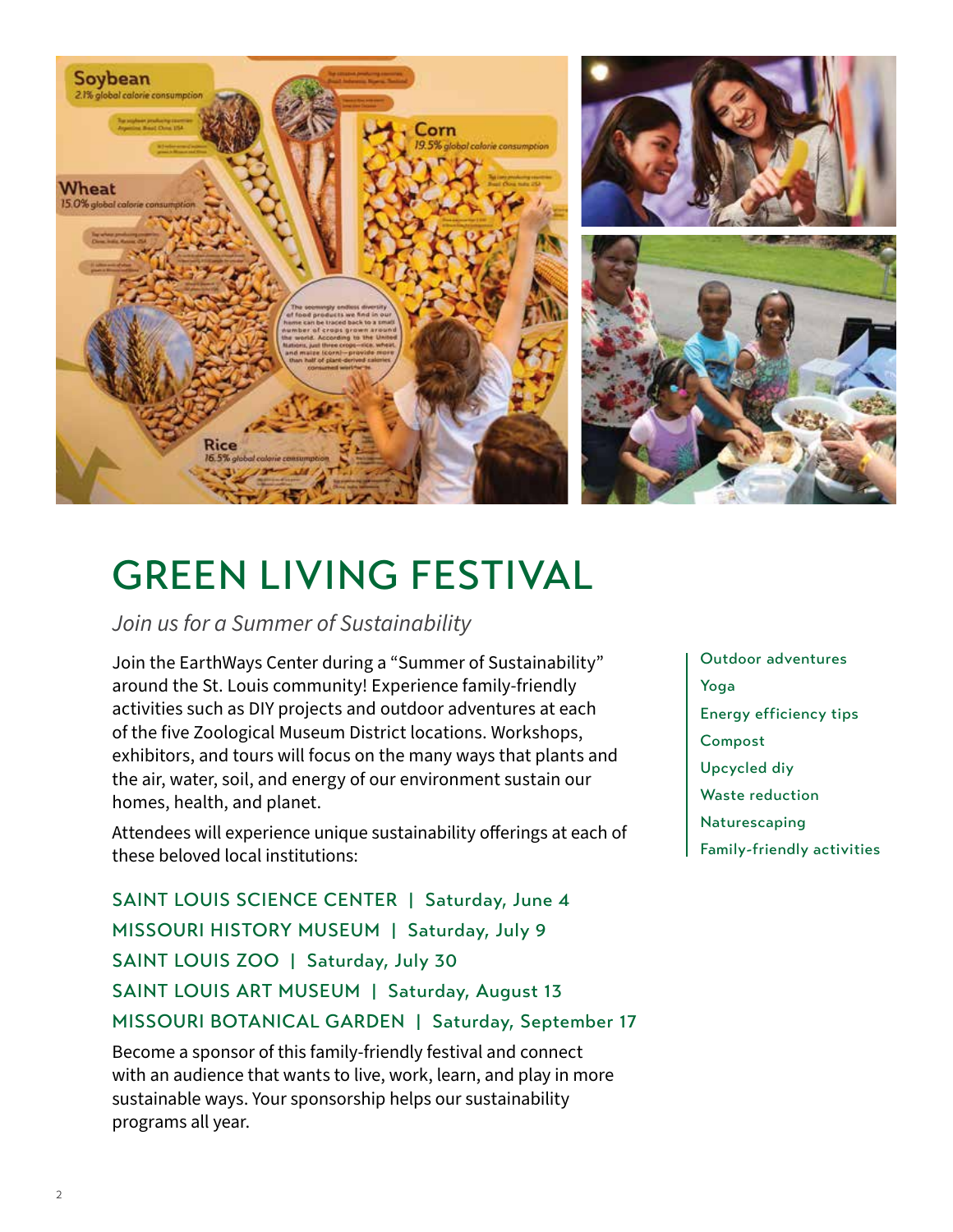

# THE AUDIENCE

The Green Living Festival summer of sustainability will be promoted to the audiences of all five host organizations. Meet the Garden audience who hears about—and attends—special events like the Green Living Festival.

### DIGITAL MEDIA AUDIENCE

- 460,000 website visitors per month
- 165,000 Facebook followers
- 95,000 Instagram followers
- 50,000 Twitter followers

### PUBLIC FESTIVAL AUDIENCE

47 average age 24% have children 18 or younger in the home 15% have children 12 or younger in the home 33% members 49% local adult visitors 41% report household income of \$100,000 or greater

#### GARDEN MEMBER AUDIENCE

| 47,000 | households                                         |
|--------|----------------------------------------------------|
| 80%    | live in the greater St. Louis area                 |
| 80%    | visit 3–11 times per year                          |
| 91%    | attend at least 1 signature<br>event per year      |
| 3x     | Members bring guests per year                      |
| 34%    | report household income<br>of \$100,000 or greater |
| 79%    | hold a bachelor's degree                           |
| 48%    | hold a master's degree                             |